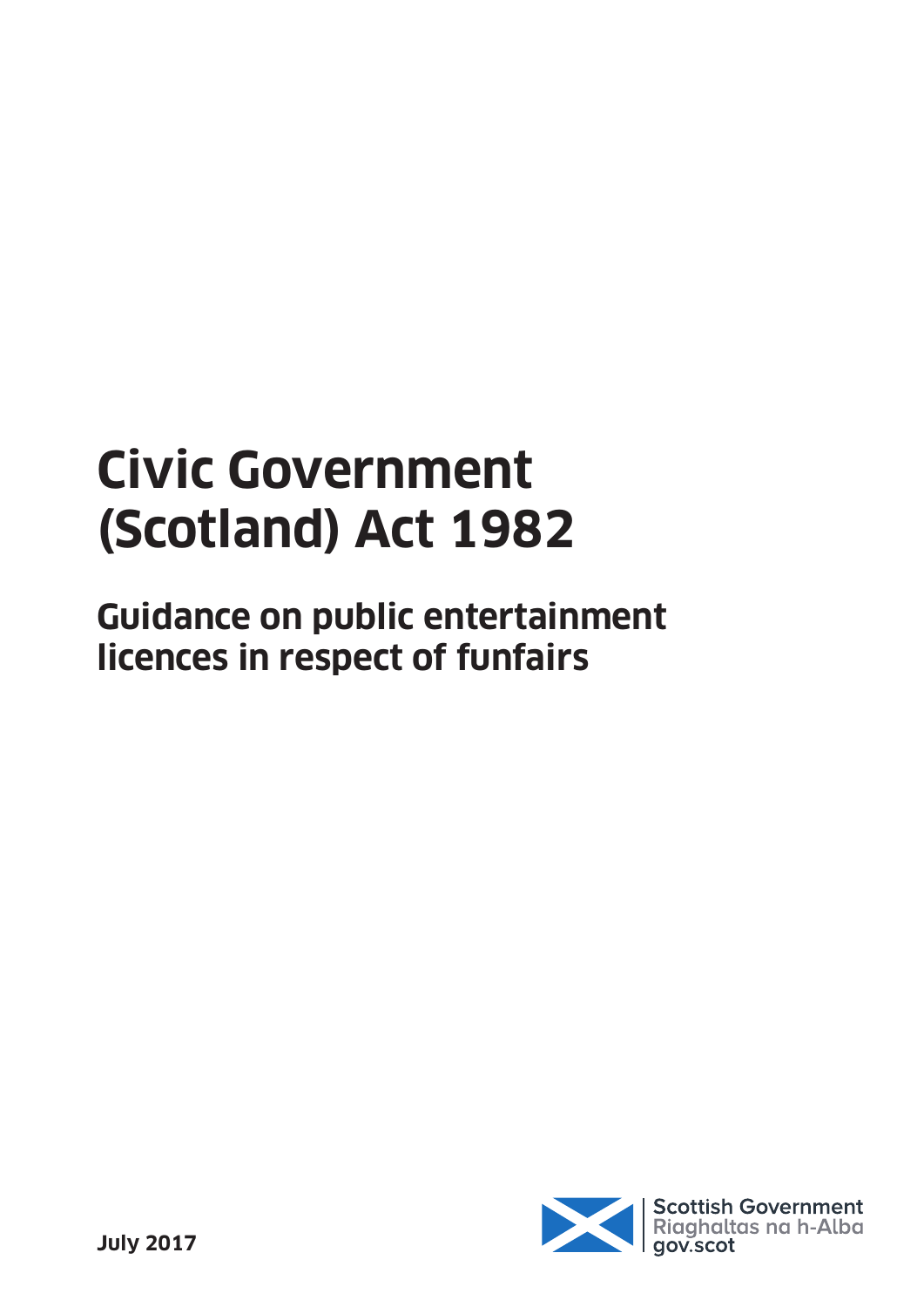# **Introduction**

- 1. Scottish licensing authorities often adopt differing approaches to aspects of civic licensing. This allows them to respond most appropriately to local concerns and generally works well.
- 2. This non-statutory guidance relates to the licensing of funfairs as places of public entertainment, under the Civic Government (Scotland) Act 1982 ("the 1982 Act").
- 3. This guidance is intended to assist those seeking to operate funfairs across Scotland, those involved in the processing of applications and those with an interest in the licensing of funfairs. It is intended to encourage licensing authorities to adopt best practice to support and encourage operators in running funfairs across the length and breadth of Scotland. Where possible the guidance provides examples of good practice for applicants for a public entertainment licence, and for licensing authorities when considering licence applications.
- 4. The guidance should not be taken as an authoritative statement as to the law. Local authorities must ensure that their procedures enable them to comply with the requirements of the legislation. The interpretation of the law is ultimately a matter for the courts. This guidance should not be seen as a replacement for independent legal advice.

# **Legislative background**

#### Who needs a licence?

1

- 5. The licensing of funfairs can be required by section 41 of the 1982 Act. This section enables a licensing authority to direct that a public entertainment licence is necessary for certain types of activity. Section 41(2) of the 1982 Act provides that a "place of public entertainment" is any place where members of the public are admitted or may use any facilities for the purposes of entertainment or recreation<sup>1</sup>.
- 6. We understand that all the Scottish licensing authorities have decided to operate a public entertainment licensing regime, and also to include funfairs within this.
- 7. Therefore if you intend to hold a funfair, you should contact the local authority for the location where it will take place.
- 8. The licensing authority is responsible for considering and granting applications for public entertainment licences. There are separate licensing authorities for every Scottish local authority area, each dealing with applications in their own geographical area. Each application is considered by the particular licensing authority and any enquiries should be made direct to the licensing authority itself.

 $1$  Section 41(2) also provides a list of certain premises that are exempt from public entertainment licensing requirements.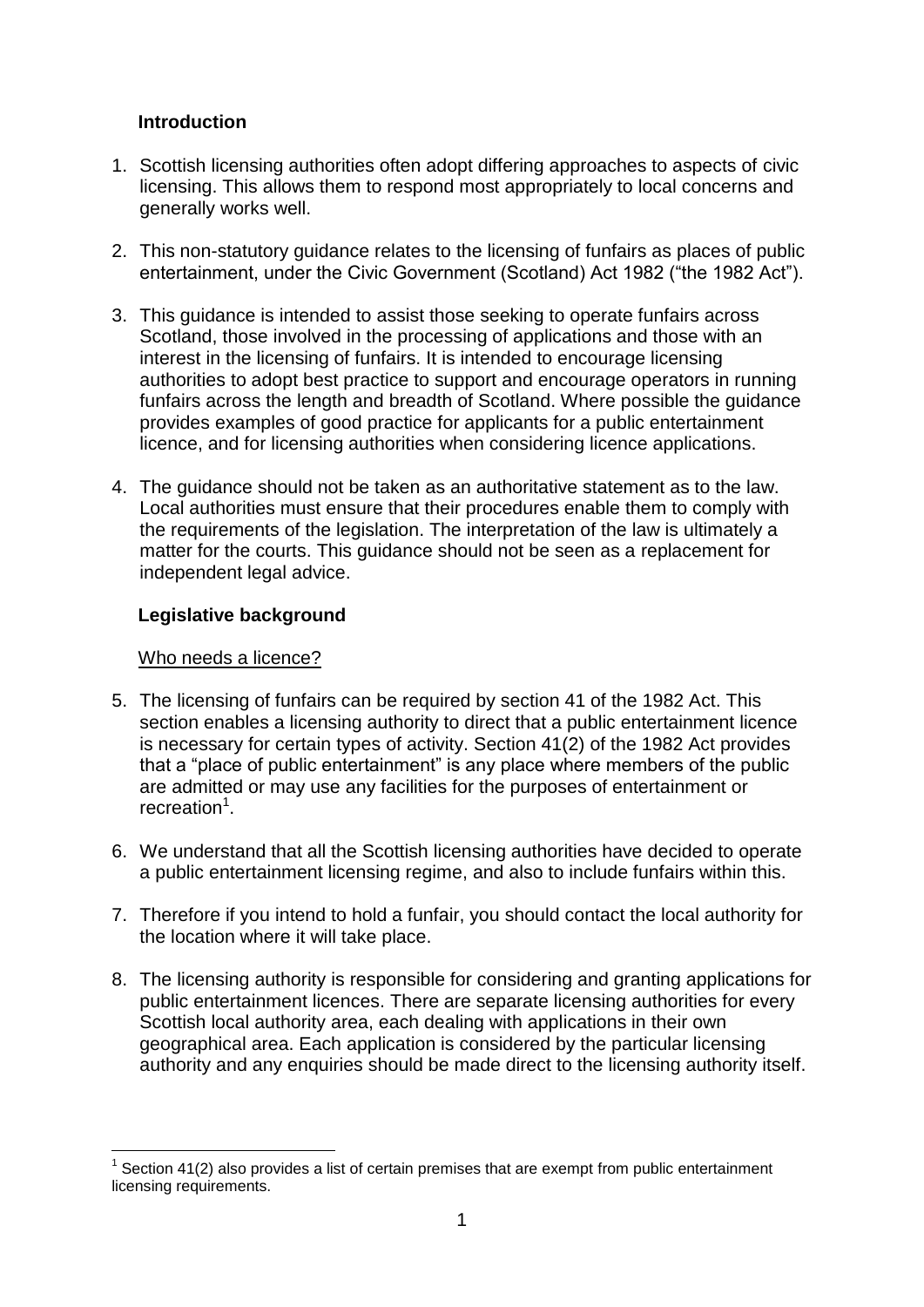# Types of licence

- 9. There are two types of public entertainment licence, a full licence and a temporary licence. A full licence can be granted for a period up to three years. A temporary licence can be granted to have effect for a period not exceeding six weeks.
- 10.The licensing authority may offer the ability to apply for a temporary licence. However there is no obligation for the licensing authority to make provision for temporary licences. Enquiries about the appropriate licence application should be made direct to the local licensing authority.
- 11.This guidance highlights the difference between the two types of licence, and applicants should consider carefully which would be most appropriate for their needs.

#### The application process

- 12.The steps which must be followed in applying for a licence, and the procedure which the local licensing authority follows once they have received an application for a public entertainment licence, are contained within Schedule 1 of the 1982 Act.
- 13.An application for a public entertainment licence should be made to the licensing authority, together with the appropriate fee.
- 14.The licensing authority may also request that further documents are required with the application. For funfairs, the documents are likely to be the relevant public liability insurance certificates, the health and safety risk assessment and an event safety plan.

#### **Full Licences**

- 15.Where an application for a **full** public entertainment licence has been submitted, the applicant must display a notice at the proposed premises for a period of 21 days. The notice should provide details about the licence application, the applicant and details with regards to making objections and representations.
- 16.Once the licensing authority has received the application for a full licence, they shall send a copy of the application to the chief constable and the relevant fire authority. The police and fire authority can object to an application for a full licence, and can also make representations to the licensing authority about the application.
- 17.Members of the public can object to the application, or make representations regarding it. The notice should advise that objections or representations can be made to the local licensing authority, and of the date that objections and representations should be received.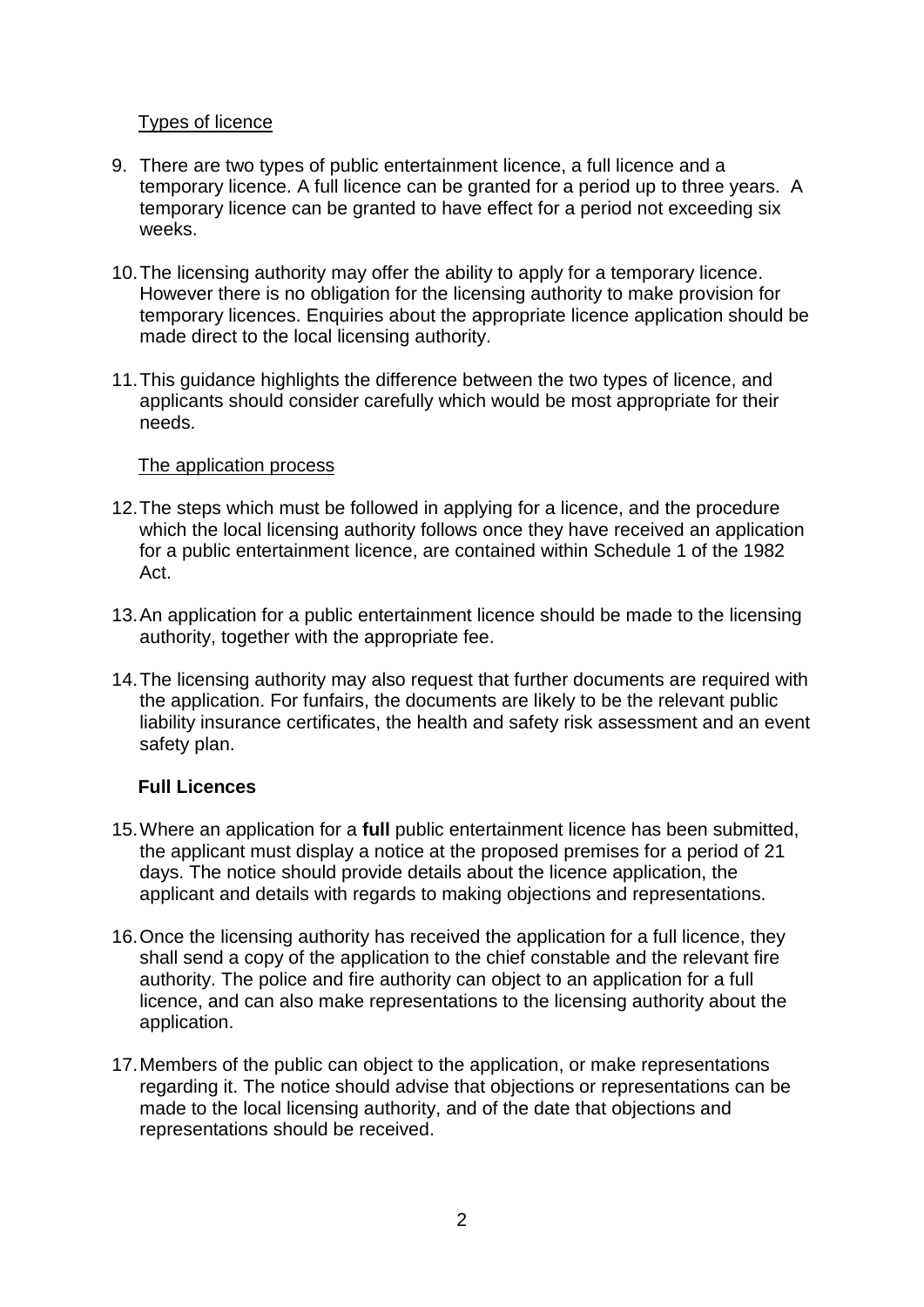- 18.The notice should also advise that any objection or representation to the licence application should be made in writing within 28 days of whichever is the later or latest of certain dates set out in the 1982 Act, for example, the date when public notice was first given. Written objections and representations should specify the grounds of objection or nature of the representations, contain the contact details of the person making them, and be signed by them.
- 19.The licensing authority will consider if the objections or representations have been made correctly. They will also forward a copy of all relevant objections to the applicant, who should be given the opportunity to respond.
- 20.Once the 21 day site notice period has passed, the certificate must be forwarded to the licensing authority confirming that the notice was displayed.
- 21.It is for the licensing authority to consider whether any failure to display the notice is reasonable. If they do not consider it reasonable, they may order that the notice be displayed for a further 21 days before considering the application.
- 22.There are a number of organisations and council departments who will have an interest in the licence application. Examples include Scottish Ambulance Service, Police Scotland, Environmental Health, Leisure Services, Planning Services, Building Services, the Roads Service and the Emergency Planning Unit. Local authorities can however be structured in different ways, and it may be that across Scotland the same role is carried out by different departments.
- 23.The applicant must liaise with all relevant departments and ensure that they have the correct permissions, licences or certificates to hold a funfair. The licensing authority can provide further advice about the departments which should be consulted.
- 24.When they are considering the application, the licensing authority may make reasonable inquiries as they see fit. Where they intend to include the results of those inquiries in any decision making, they should notify the applicant of this intention.
- 25.The licensing authority may also consider that a visit to the proposed site would be useful when dealing with the application. In some local authority areas, the funfair is visited prior to opening to check test certificates and insurances for each ride is in place and to ensure all safety standards are adhered to. Some local licensing authorities set conditions that the licence will not come into effect until a satisfactory inspection takes place.
- 26.In the case of an application for a full licence, the licensing authority may hold a hearing to consider the application.
- 27.At that hearing, a licensing committee will consider the application, as well as any relevant representations and objections which have been made by the police, fire authority, or members of the public.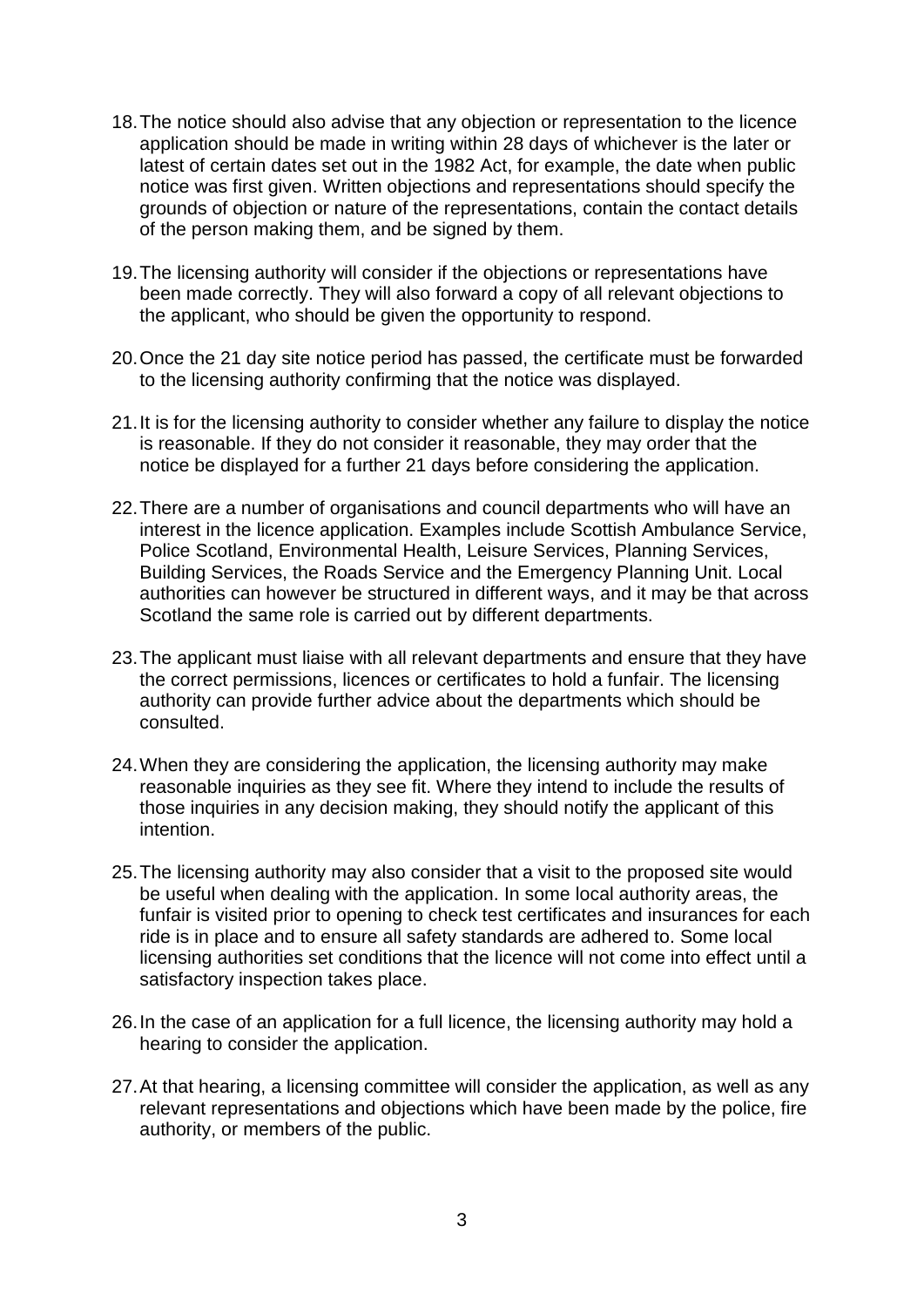- 28.The applicant can also make representations for consideration by the licensing authority, addressing any objections.
- 29.Having considered any and all representations, the licensing authority will decide to either grant the application (subject to conditions) or refuse it.
- 30.A full licence can be valid for three years, from the date granted by the licensing authority. The licensing authority can grant the licence for a shorter period.
- 31.A full licence can be renewed, and an application for renewal of a licence is made in the same manner as an application for a new licence. If an application for renewal is made before an existing licence expires, the existing licence remains in force until the renewal of the licence is granted or, if it is refused, until the timescale for an appeal has lapsed or the appeal has been determined or abandoned.

#### **Temporary licences**

- 32.There is no requirement for a notice to be displayed when an application for a temporary licence has been made.
- 33.Where an application for a temporary licence has been submitted, the licensing authority need only consult the chief constable, and if necessary, the fire authority.
- 34.The licensing authority can grant a temporary licence subject to conditions.
- 35.A temporary licence cannot be granted for longer than six weeks, and cannot be renewed. The holder of, or the applicant for, a temporary licence can however also make an application for a full licence for the same activity. If an application for a full licence (for the same activity) is made, the temporary licence, if granted, continues until the full licence is granted or, if it is refused, until the timescale for an appeal has lapsed or the appeal has been determined or abandoned.

#### **Conditions**

- 36.Conditions are specific requirements that the licence holder must comply with, otherwise the licence could be refused, suspended or revoked.
- 37.The licensing authority can attach standard conditions for all licences granted for funfairs, they may also impose individual conditions to full licences, and also to temporary licences.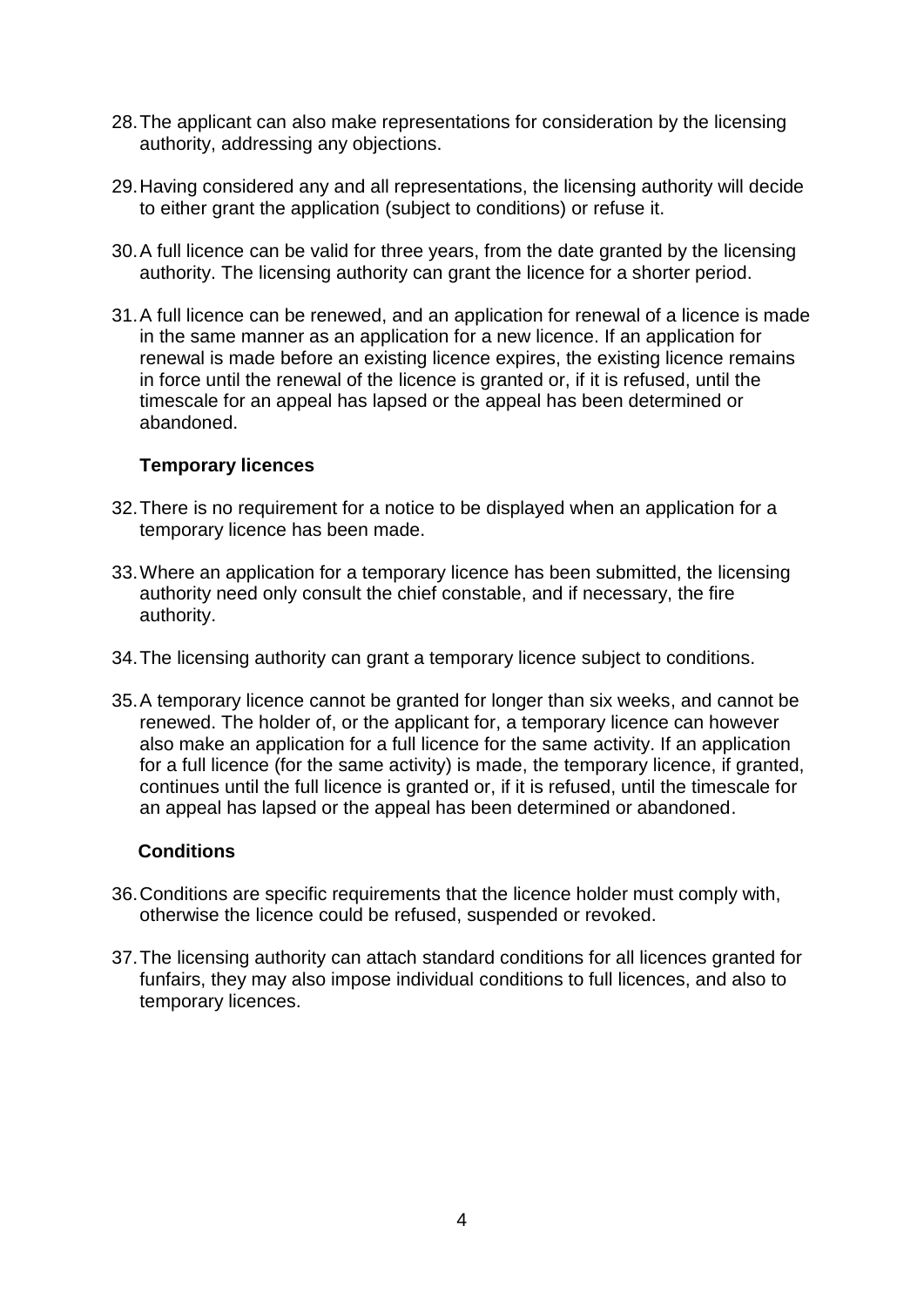38.By way of example, such licence conditions could:

- Restrict the use of the premises to specific kinds of activity.
- Limit the number of persons to be admitted to the premises.
- Fix the days and times when the premises may be open.
- 39.The licensing authority should give careful consideration as to whether the condition proposed is necessary. The licensing authority should also consider whether, in all the circumstances, the condition is reasonable and proportionate.
- 40.Any condition attached to the licence must be clear, so that the licence holder is aware of his obligation to comply.

#### **Fees**

- 41.The appropriate fee for the licence should accompany the licence application.
- 42.Each local licensing authority should ensure that fees are set at a reasonable rate.

# **Varying the licence**

- 43.A temporary licence cannot be amended. Any change or variation will require a new licence application to be submitted. This should be borne in mind when applying for a temporary licence.
- 44.The licensing authority has a wide discretion to vary the terms of a **full** licence.
- 45.They can do so at any time they see fit, whether or not the licence holder has made an application.
- 46.The licensing authority shall notify the licence holder, the chief constable and the relevant fire authority of the proposed variation of the licence.
- 47.The licence holder, the chief constable and the relevant fire authority, have the opportunity to be heard at any consideration of the proposed variation.
- 48.The licence holder must notify the licensing authority as soon as possible of any material change of circumstances affecting the holder of a licence or the activity to which the licence relates.
- 49.The licence holder must provide the licensing authority with the details of the change proposed.
- 50.The licence authority shall consult with the chief constable and the relevant fire authority on the change proposed.
- 51.It is ultimately for the licensing authority to consider the change proposed, and whether or not to consent to it.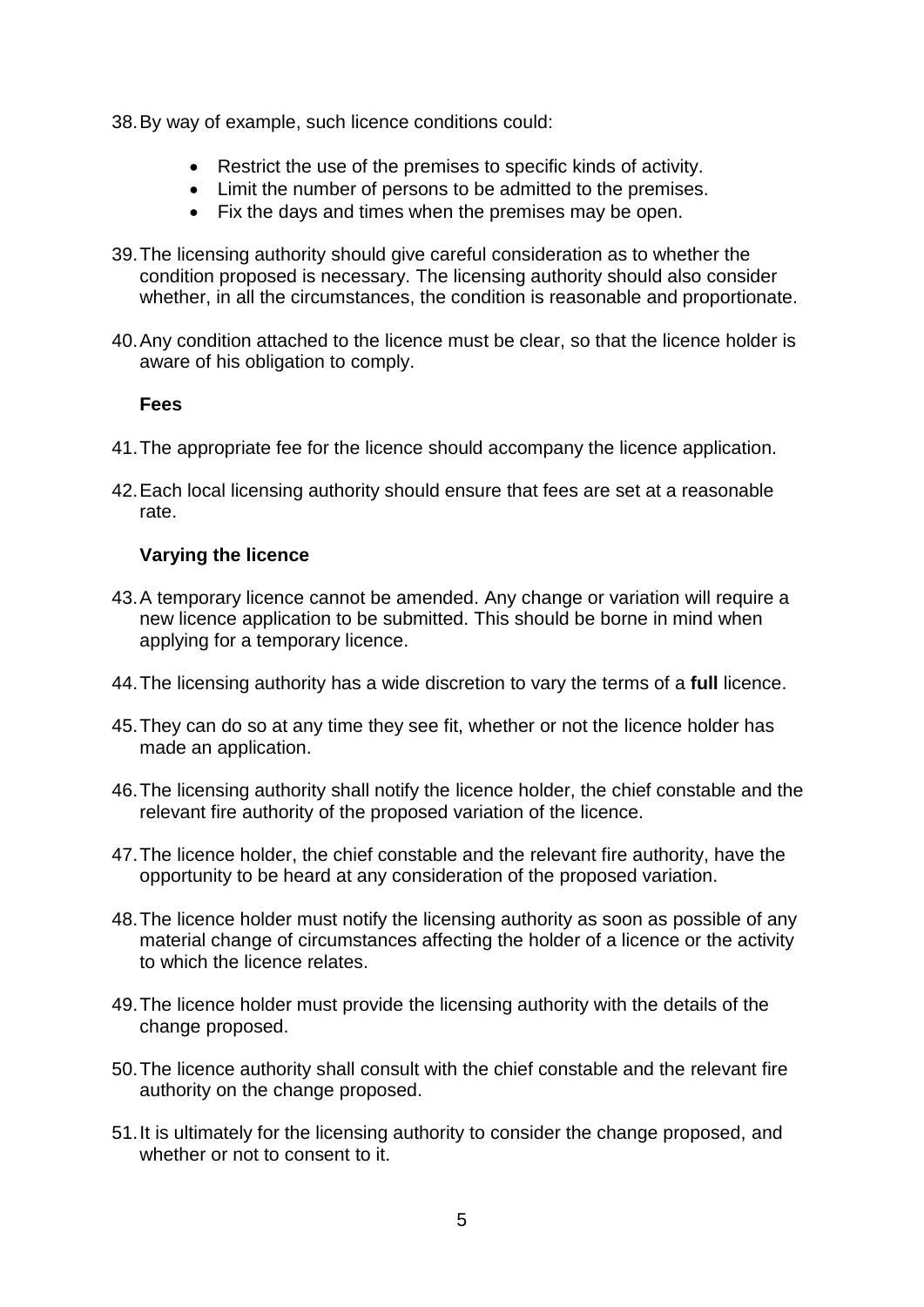52.Any failure to disclose something which the authority decides is a material change could be considered to be misconduct and may have a bearing on fitness to hold a licence and may lead to prosecution.

# **Appeals**

- 53.A decision not to grant a full licence, or to suspend a full licence, would be capable of appeal. An appeal can be to the Sheriff in the first instance and could be on the grounds that the authority erred in law, based their decision on an incorrect fact, acted contrary to natural justice or exercised their discretion in an unreasonable manner.
- 54.Any appeal in relation to a public entertainment licence must be made within 28 days of the licence application being determined.
- 55.Where an application for a temporary public entertainment licence has been refused, the only avenue of appeal is by way of judicial review.

#### **Conclusion**

- 56.The 1982 Act makes clear that any decision made by the local authority, when considering applications for public entertainment licences, should be reasonable. This applies to fees, conditions which may be added to the licence, and to the time taken to consider the application.
- 57.The licensing authority should consider the facts of individual licence applications, and make decisions which are based on local priorities and circumstances.
- 58.The licensing authority should, where possible, ensure that there is consistency in these decisions, and in the conditions which may be attached to any licence granted.
- 59.Any query about any public entertainment licensing requirements for funfairs should be directed to the local authority.